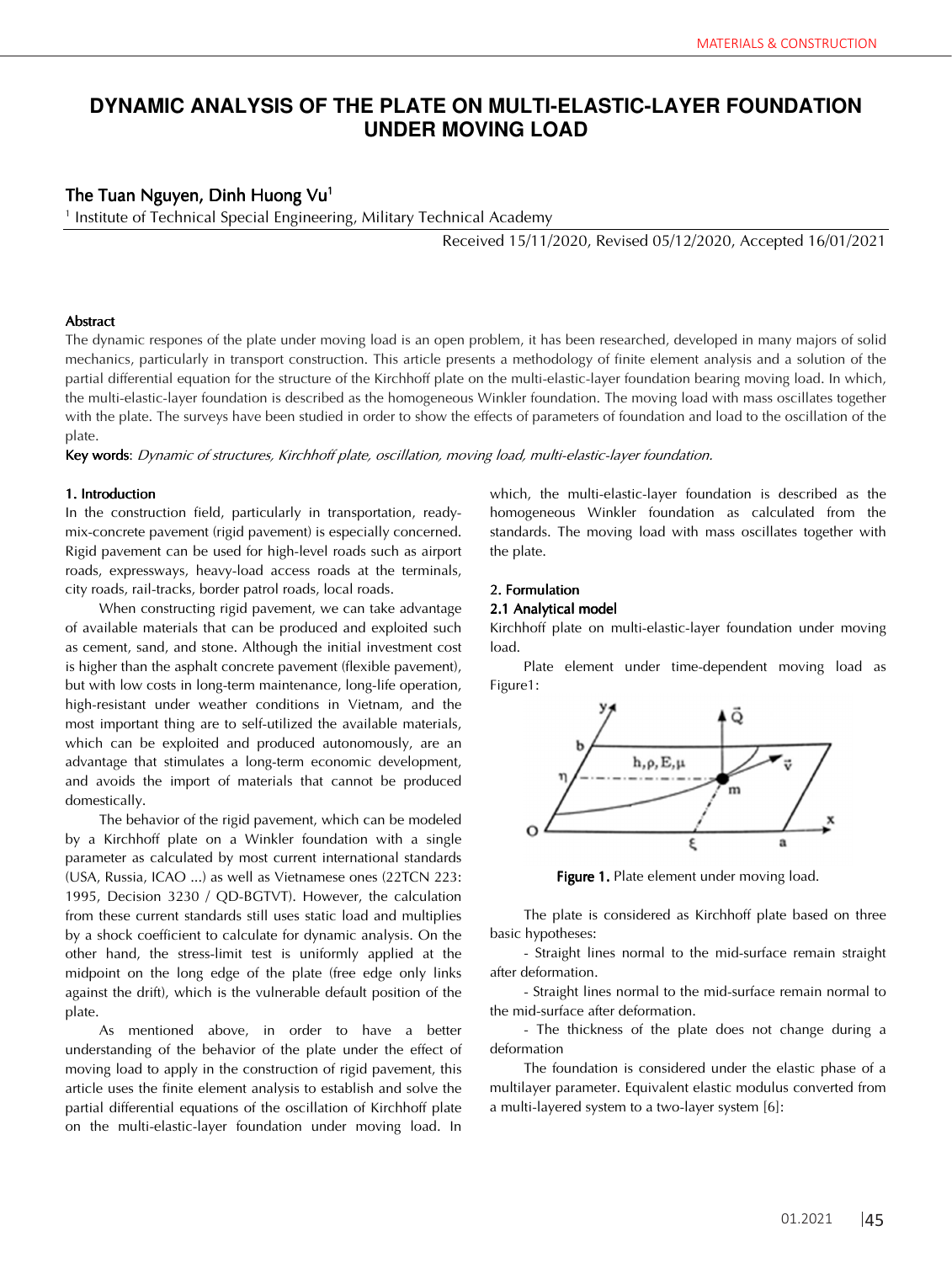$$
E_{ch} = \frac{\left[1,05 - 0.1 \frac{h}{D_{qd}} \left(1 - \frac{3}{2} \frac{\overline{E_{2,ch}}}{E_1}\right)\right] E_1}{0,71 \frac{3}{\sqrt{\frac{E_{2,ch}}{E_1}}} arctg\left(\frac{1,35h_{td}}{D_{qd}}\right) + \frac{E_1}{E_2} arctg\frac{D_{qd}}{h_{td}}}
$$
(1)

Where,  $E_1$  - upper layer elastic modulus;  $E_2$ ,  $_{ch}$  – elastic modulus of lower layer or general elastic modulus of all lower layers; **h** - upper layer thickness; D<sub>qd</sub> - diameter of the converted wheel track, and

$$
h_{td} = 2h^3 \sqrt{\frac{E_1}{6E_{2,ch}}} \tag{2}
$$

According to N. Gersevanov [6], the subgrade reaction modulus or the elastic modulus of the foundation are characteristic parameters of the strength of the foundation, so they are closely related, when one of the two parameters is known, the remaining parameter can be found:

$$
k = \frac{0.65.E_t}{h} \sqrt[3]{\frac{E_t}{E}}
$$
\n<sup>(3)</sup>

Where,  $E_t$  - elastic modulus of foundation;  $E$  – elastic modulus of the plate; **h** - plate thickness. Winkler foundation:

 $r_{\text{nen}} = r(x, y, t) = k. w(x, y, t)$  (4) Where,  $\bf{k}$  is the equivalent subgrade reaction modulus of a multi-layered system;  $w(x, y, t)$  is the normal displacement of the foundation at time t.

# 2.2. Equation of Motion

 $([M_0^e] + [M_P^e])\{\ddot{q}^e\} + ([C_0^e] + [C_P^e])\{\dot{q}^e\} + ([K_0^e] + [K_P^e])\{q^e\} =$  $\{P^{e}(t)\}\$  (5)

Where,  $[M_0^e]$ ,  $[C_0^e]$ ,  $[K_0^e]$  are the mass, damping, and stiffness matrixes of the element under bending.

Where,  $[M_P^e]$ ,  $[C_P^e]$ ,  $[K_P^e]$  are the mass, damping, and stiffness matrixes caused by the moving load applied to the element. These matrices contain time-dependent parameters.  $\{P^e(t)\}\$ is applied load.

Applying Newmark method [7] to calculate the oscillation of the plate, we have the equation of motion in the gradients:

$$
[(M_0^e] + [M_F^e])\{\Delta \vec{q}\}_i + ([C_0^e] + [C_F^e])\{\Delta \vec{q}\}_i + ([K_0^e] + [K_F^e])\{\Delta q\}_i = \{\Delta R\}_i
$$
\n(6)

# 3. The numerical results

# 3.1 Reliability of the self-coding program

Regarding the reliability of the self-coding program (coded by the Matlab programming language) is tested in comparison with the SAP2000 commercial application: Considering a 4 sided-rigidconnection square plate with the size of 6m x 6m x 0.2m on the Winkler linear elastic foundation with subgrade reaction modulus k. Material characteristics of the plate:  $E =$ 3,107kN/m<sup>2</sup>;  $v = 0.15$ ;  $\rho = 2500 \text{kg/m}^3$ . The plate is subjected to loads that are concentrated in the center of the plate and distributed evenly across the plate (top-down direction). The results of displacement, internal force, and specific oscillation frequency show that the error between the self-coding program with Sap2000 is acceptable. It is possible can say this self-coding program coded by Matlab language is reliable to calculate the structure on the elastic foundation, especially as follows:

- Comparison of displacement at the center of the plate:

|                                  | Subgrade   | Self-coding |         | Obser-   |
|----------------------------------|------------|-------------|---------|----------|
| Loads                            | reaction k | in Matlab   | Sap2000 | vational |
|                                  | (kN/m3)    | (mm)        | (mm)    | error    |
| $(Point) P=1000 kN$              | 0          | 99.667      | 100.266 | 0.60%    |
| (Uniform) $q=100 \text{ kN/m}^2$ | 0          | 80.701      | 81.01   | 0.38%    |
| $(Point)$ P=1000 kN              | 10000      | 27.861      | 28.104  | 0.86%    |
| (Uniform) $q=100 \text{ kN/m}^2$ | 10000      | 11.448      | 11.45   | 0.02%    |

- Comparison of moment  $M_{\nu}$  at the edge midpoint:

|                                  | Subgrade   | Self-coding |            | Obser-   |
|----------------------------------|------------|-------------|------------|----------|
| Loads                            | reaction k | in Matlab   | Sap2000    | vational |
|                                  | (kN/m3)    | (mm)        | (mm)       | error    |
| (Point) $P=1000$ kN              | 0          | $-124.955$  | $-125.203$ | 0.20%    |
| (Uniform) $q=100 \text{ kN/m}^2$ | $\Omega$   | $-183.61$   | $-184.171$ | $0.30\%$ |
| (Point) $P=1000$ kN              | 10000      | $-4.814$    | $-4.6668$  | 3.15%    |
| (Uniform) $q=100 \text{ kN/m}^2$ | 10000      | $-46.654$   | $-46.6169$ | 0.08%    |

| - Comparison of the specific oscillation frequency of the |  |  |  |
|-----------------------------------------------------------|--|--|--|
| plate (where $k_n=0$ )                                    |  |  |  |

| Mode | <b>Self-coding in Matlab</b> | <b>Sap2000</b> | <b>Observational</b> |
|------|------------------------------|----------------|----------------------|
|      | (Rad/s)                      | (Rad/s)        | error                |
|      | 63.721                       | 63.592         | 0.20%                |
| 2    | 129.818                      | 129.460        | 0.28%                |
| 3    | 129.818                      | 129.460        | 0.28%                |
| 4    | 190.258                      | 189.049        | 0.64%                |
| 5    | 232.736                      | 232.009        | 0.31%                |

 Comparison of specific oscillation frequency of the plate (where  $k_n = 10,000$  kN/m<sup>3</sup>):

| Mode | <b>Self-coding in Matlab</b> | <b>Sap2000</b> | <b>Observational</b> |
|------|------------------------------|----------------|----------------------|
|      | (Rad/s)                      | (Rad/s)        | error                |
| 1    | 155.114                      | 155.052        | 0.04%                |
| 2    | 191.971                      | 191.721        | 0.13%                |
| 3    | 191.971                      | 191.721        | 0.13%                |
| 4    | 237.061                      | 236.086        | 0.41%                |
| 5    | 272.334                      | 271.709        | 0.23%                |

# 3.2 Numerical investigations

# 3.2.1 Plate on the elastic foundation under dynamic load

- Considering a rigid slab with the size of 3.5 x 4.5(m), 4 sided-rigid-connection, thickness 0.22m, with E= 31.10^6(kN/m2 ), Poisson coefficient v=0.15, specific weight 2.5 ton/m<sup>3</sup>;

- Plates placed on a linear elastic foundation with subgrade reaction modulus  $k_n$ . Loads, with time dependent, evenly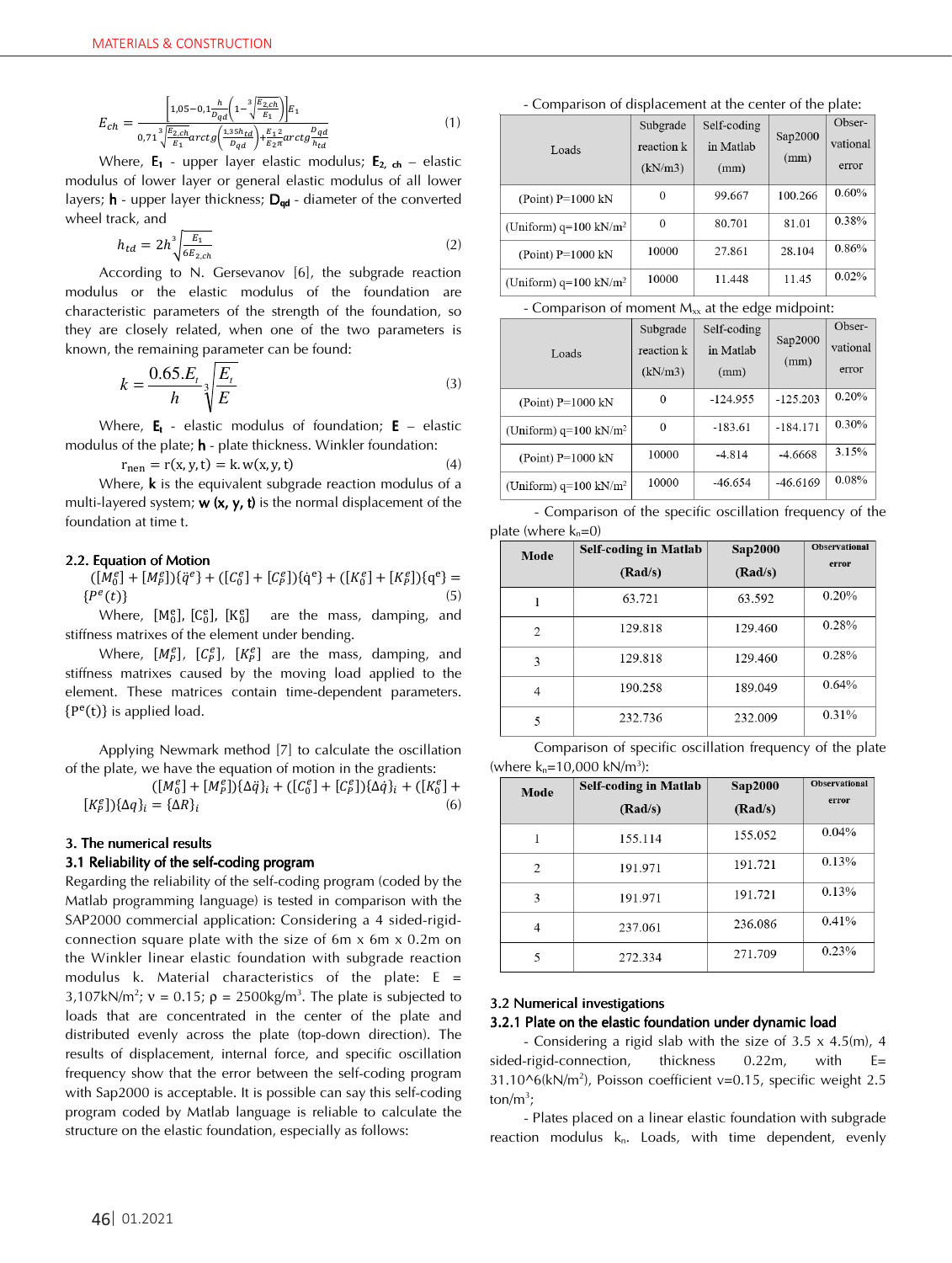distributed on the plate according to the following mode. With  $P_0 = 200$ kN/m2; effective time of load τ = 0.01(s).

- Damping ratio is 0.05 (Rayleigh damping matrix is a linear combination of the mass and stiffness matrix).



- Specific oscillation frequency and subgrade reaction modulus:



- As shown: when the subgrade reaction modulus increases, the specific oscillation frequency increases accordingly.

- Displacement at the center of the plate, where  $k_n = 10^4(kN/m^3)$ :



- Bending moment at the center of the plate, where  $k_n = 10^4$ (kN/m<sup>3</sup>)



- As shown: the displacement and bending moment on the place decrease with time.

- Investigation of the oscillating displacement of the plate according to the subgrade reaction modulus:



- As shown: when the subgrade reaction modulus increases, the amplitude of displacement of the plate decreases, and the oscillation of the plate turns off faster.

- Investigation of the oscillating bending moment of the plate according to the subgrade reaction modulus:

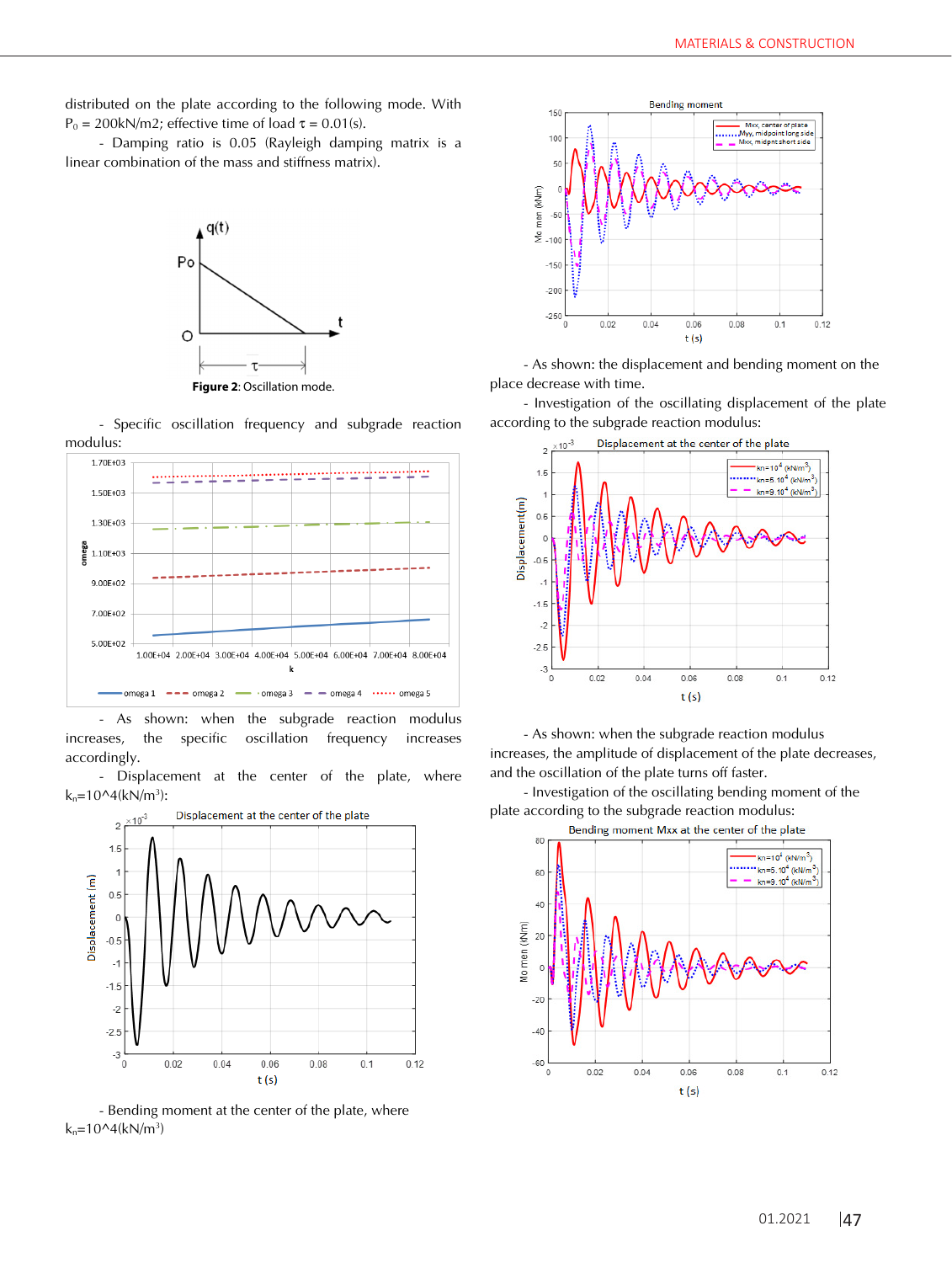- As shown: when the subgrade reaction modulus increases, the amplitude of bending moment of the plate decreases, and the bending moment of the plate turns off faster.

# 3.2.2 Plates on a multi-elastic-layer foundation have a laterally variable stiffness under dynamic loads:

- Ready mix concrete pavement with joints;

- Standard axle load  $P = 100kN$ . Road designed for the heavy truck with axle load Pmax = 180kN;

- The top course:

+ Rigid plate with size of 3.50m x 4.50m x 0.22m.

+ Plate is considered 4-sided-rigid-connection (between each plate, the vertical joints have the anti-drift rebar and horizontal joints have the force-transmission rebar);

+ Calculated elastic modulus  $E_c = 31.10^{6}$  (kN/m<sup>2</sup>), Poisson's coefficient  $V_c = 0.15$ .

- Foundation: The plate is placed on the foundation with the stiffness changes as follows

+ Foundation section 1:

Aggregate with elastic modulus is  $300.10^{\circ}3(kN/m^2)$ , thickness 0.38m, placed directly on the ground.

+ Foundation section 2:

 Upper foundation with 5%-cement-reinforced aggregate, thickness 0.20m, elastic modulus at the-age-of-90-days is  $1300.10^{\circ}3(kN/m^2)$ , Poisson's coefficient  $V_c = 0.20$ ;

 The lower foundation with aggregate, thickness 0.18m, elastic modulus 300.10^3(kN / m<sup>2</sup>), Poisson's coefficient  $V_c = 0.35$ .

- The ground:

+ Semi-clay with  $E_0 = 45.10^{\circ}3(kN/m2)$ .

- Displacement at center of the plate under oscillation:



- Bending moment under oscillation:



3.2.3 Plates on a multi-elastic-layer foundation have a variable stiffness under moving loads, input data are the same as 3.2.2:

- Displacement when the load moves horizontally on the plate:



- Bending moment  $M_{xx}$  when the load moves horizontally on the plate:



- Bending moment  $M_{yy}$  when the load moves horizontally on the plate: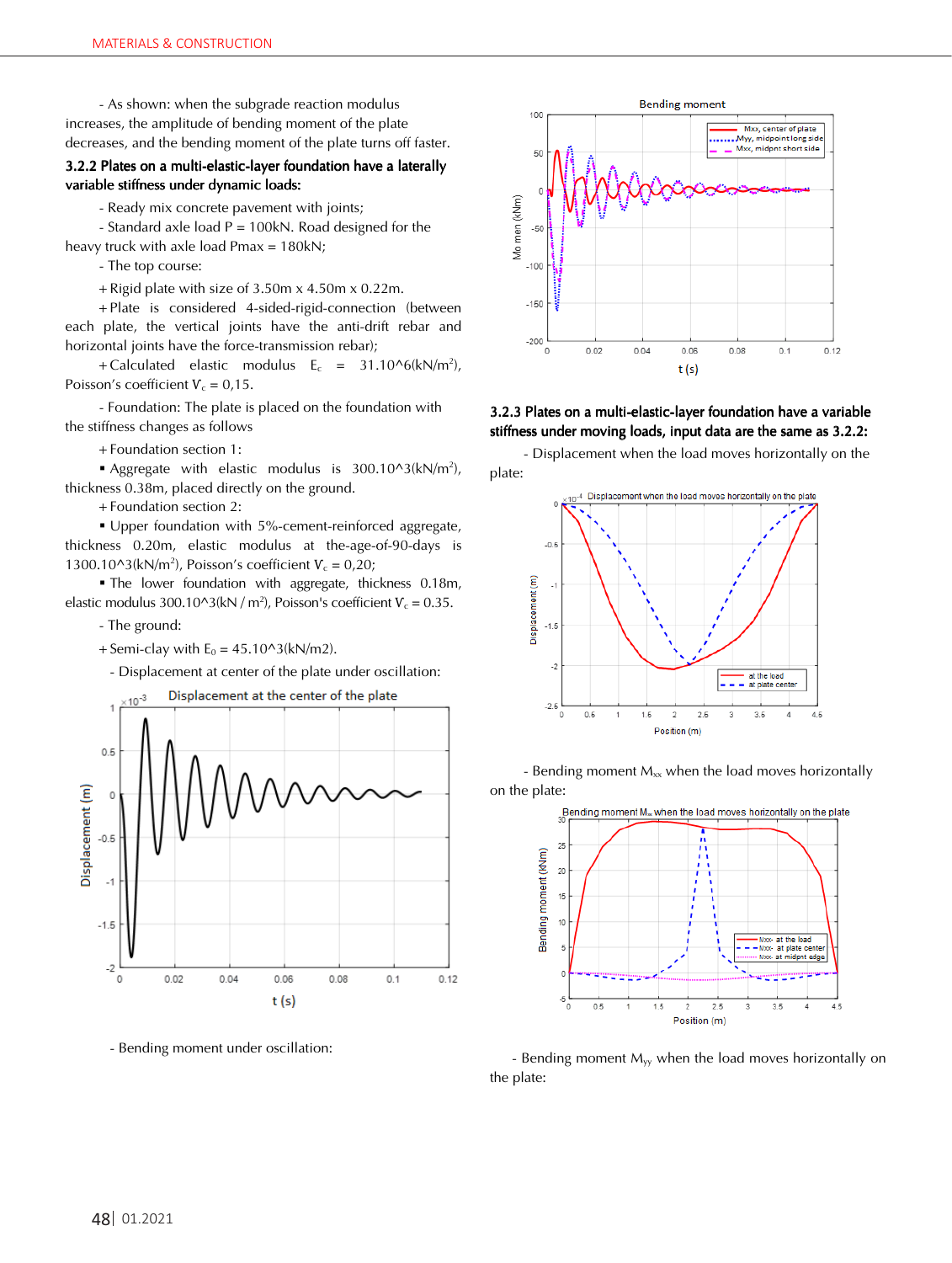

- As shown: when the load moves horizontally:

+ When the load moves, it will cause displacement

At the position of moving load, the displacement will be bigger when the subgrade reaction modulus is smaller;

 At the center of the plate, the displacement will be bigger when the load moves through the position with the lower subgrade reaction modulus.

+ When the load moves horizontally, bending moment occurs:

 Moment at the load-moving position decreases when the subgrade reaction modulus increases;

 Bending moment at the center of the plate will get maximize at the bottom of the plate when the load passes through the center of the plate.

Bending moment at the midpoint of the long edge will reach its maximum value at the top the plate when the load passes through the center of the plate.

- Displacement when the load moves diagonally on the plate:



- Bending moment  $M_{xx}$  when the load moves diagonally on the plate:



- Bending moment Myy when the load moves diagonally on the plate:



## - As shown: when the load moves diagonally:

+ When the load moves diagonally, it will cause displacement, the same as moving horizontally:

 At the position of moving load, the displacement will be bigger when the subgrade reaction modulus is smaller;

 At the center of the plate, the displacement will be bigger when the load moves through the position with the lower subgrade reaction modulus.

+ When the load moves diagonally, bending moment occurs:

 Moment at the load-moving position decreases when the subgrade reaction modulus increases;

 Bending moment at the center of the plate will get maximize at the bottom of the plate when the load passes through the center of the plate.

**Bending moment at the midpoint of the long edge will** reach its maximum value at the top of the plate when the load reaches the closest at the midpoint of the under-investigating long edge of the plate.